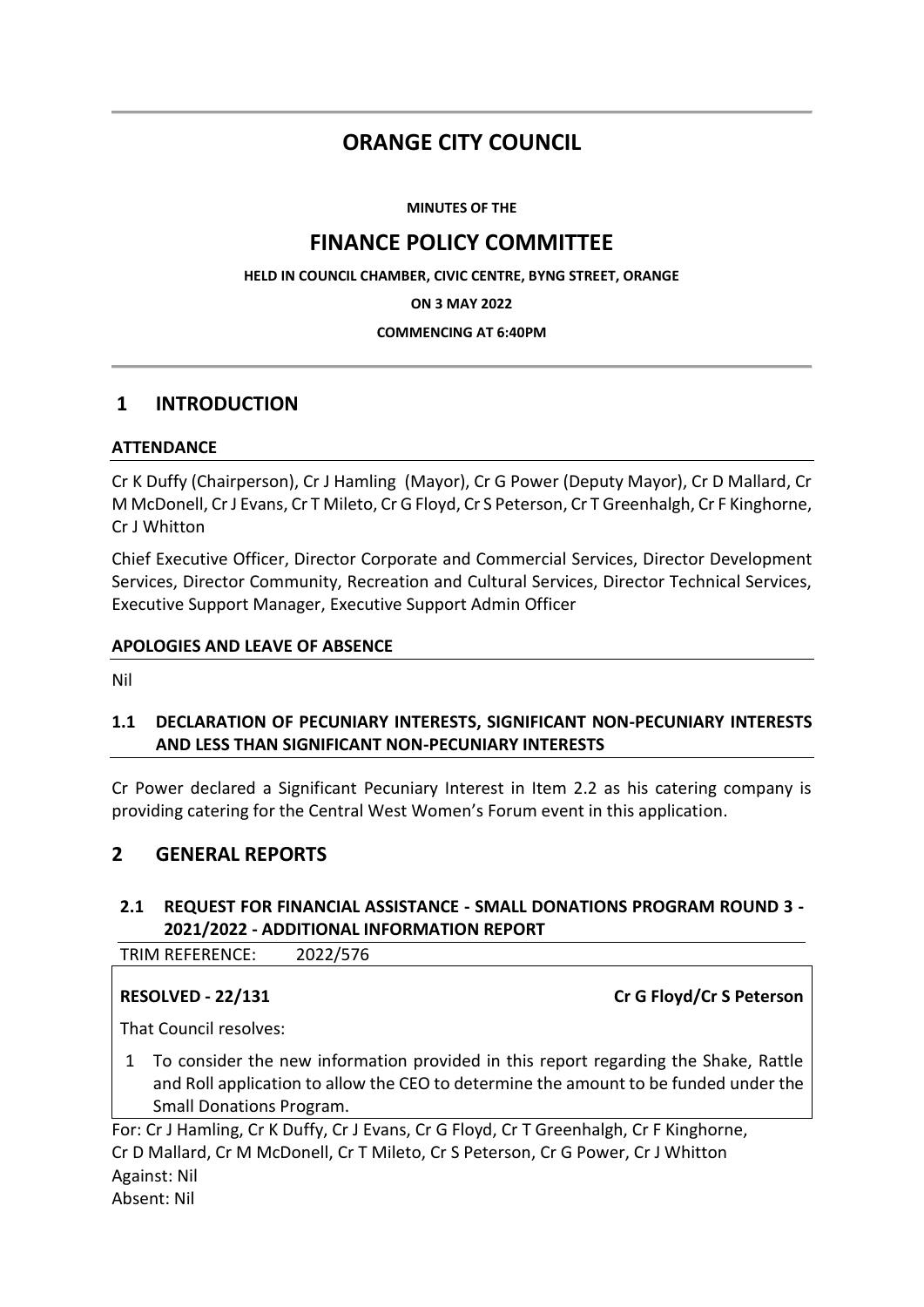### **RESOLVED - 22/132 Cr G Floyd/Cr K Duffy**

That Council resolves:

2 To provide \$2,500 to the Orange Male Voice Choir to go towards the payment of honorariums to the Musical Director and Accompanist.

For: Cr J Hamling, Cr K Duffy, Cr J Evans, Cr G Floyd, Cr T Greenhalgh, Cr F Kinghorne, Cr D Mallard, Cr M McDonell, Cr G Power Against: Cr T Mileto, Cr S Peterson, Cr J Whitton

Absent: Nil

Cr Mileto asked with regards to the donation to the Orange Male Voice Choir, if the Director provide guidelines on whether honorariums can ask for a donation.

*The Director Corporate and Commercial Services stated this is not prohibited under the policy.*

Cr Mileto asked about a previous application from the local Cancer Council branch in regard to where donated monies from Council would go and whether the money would stay local (previous application in previous report to Council).

*The Director Corporate and Commercial Services stated the applicant could not specify where the money would go, but advised it was to the Cancer Council.*

*\*Cr Power left the Meeting with the time being 6:45pm\**

## **2.2 REQUEST FOR FINANCIAL ASSISTANCE - SMALL DONATIONS PROGRAM ROUND 4 - 2021/2022**

TRIM REFERENCE: 2022/577

*Cr Power declared a Significant Pecuniary Interest in this item as his catering company is providing catering for the Central West Women's Forum event in this application, left the meeting and did not participate in discussion or voting on this item.*

### **RESOLVED - 22/133 Cr D Mallard/Cr M McDonell**

That Council resolves:

- 1 That funding of \$2,000 be made from the Small Donations Program to Central West Women's Forum for the event "A Celebration of Australia's First Nation Culture".
- 2 That funding of \$1,500 be made from the Small Donations Program to the Young Leaders of Orange Summit (James Sheahan High School) in addition to previously agreed-to in-kind support.

For: Cr J Hamling, Cr K Duffy, Cr J Evans, Cr G Floyd, Cr T Greenhalgh, Cr F Kinghorne, Cr D Mallard, Cr M McDonell, Cr T Mileto, Cr S Peterson, Cr J Whitton Against: Nil Absent: Cr G Power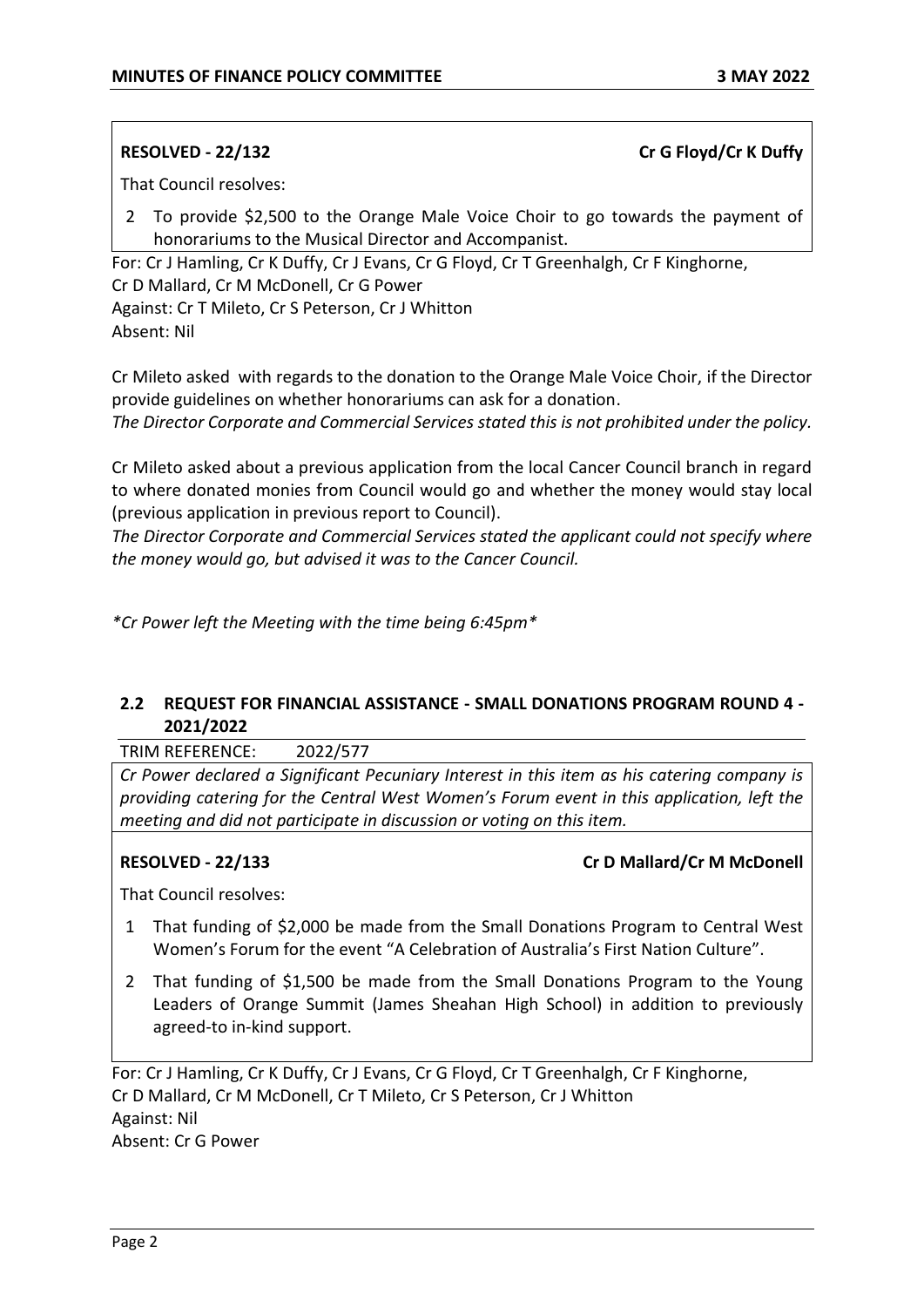Cr Kinghorne stated the maximum donation for this category is \$2000, yet the applicant has applied for \$2,500 and asked if there anywhere on the form that tells them the maximum is \$2000.

*The Director Corporate and Commercial Services responded saying that this information is stipulated on the website and on the application form.*

Cr Kinghorne asked if the form requests evidence of the costs and if the applicants have to give evidence of costs.

*The Director Corporate and Commercial Services stated that applicants provide evidence on the application form and when Council acquits the funds, we confirm expenditure of the money and the costs it was spend on.*

*\*Cr Power returned to the Meeting with the time being 6:50pm\**

### **2.3 REALLOCATION OF FINANCIAL ASSISTANCE ROUND 4 - LIVE AT YOURS**

TRIM REFERENCE: 2022/582

### **RESOLVED - 22/134 Cr D Mallard/Cr J Evans**

That Council resolves to endorse the use of the previously approved funding for the March 2022 event for the forthcoming 'Live At Yours Orange 2022' event on 7 May 2022 at the Wesley Uniting Church, Bach to Bolling.

For: Cr J Hamling, Cr K Duffy, Cr J Evans, Cr G Floyd, Cr T Greenhalgh, Cr F Kinghorne, Cr D Mallard, Cr M McDonell, Cr T Mileto, Cr S Peterson, Cr G Power, Cr J Whitton Against: Nil Absent: Nil

## **2.4 REALLOCATION OF FINANCIAL ASSISTANCE ROUND 4 - BANJO PATERSON FESTIVAL** TRIM REFERENCE: 2022/676

### **RESOLVED - 22/135 Cr G Floyd/Cr S Peterson**

That Council resolves to carry over the approved unused grant money of \$10,000 to fund the National Poetry Competition component of the 2023 Banjo Paterson Festival.

For: Cr J Hamling, Cr K Duffy, Cr T Greenhalgh, Cr F Kinghorne, Cr M McDonell, Cr S Peterson, Cr G Power, Cr J Whitton

Against: Cr J Evans, Cr G Floyd, Cr D Mallard, Cr T Mileto Absent: Nil

Cr Mileto asked what would occur if there was a change in the way the event was conducted or if we have another situation where covid or another pandemic hits, why would we not ask the applicant to re-apply instead of carrying over the funds.

*The Director Corporate and Commercial Services stated that Council could amend the recommendation to suit, or not go with the recommendation.*